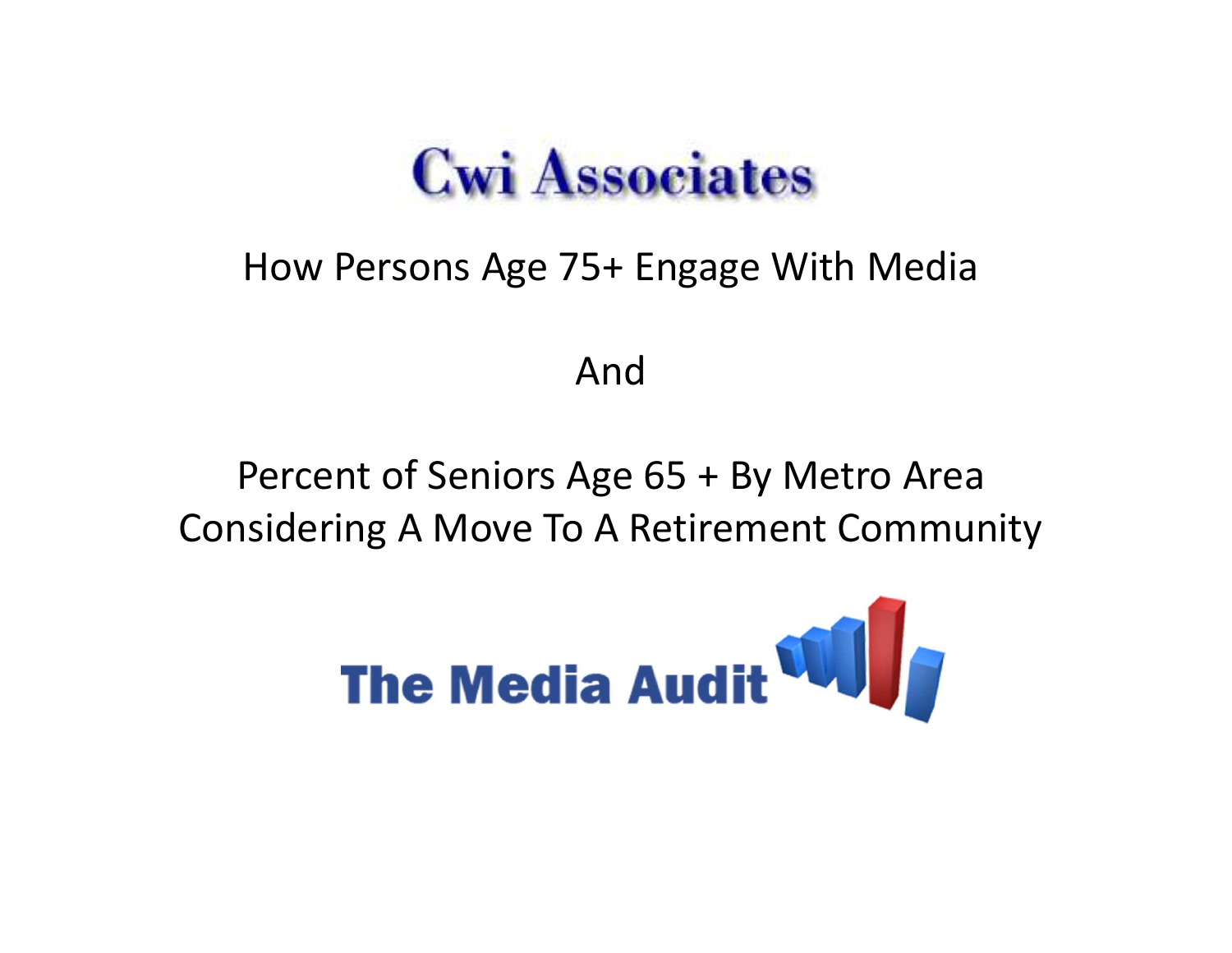**Important Tool For The Senior Living Industry**

**The Media Audit is a syndicated research survey of adults age 18+ implemented annually in 101 US Metro Markets. Starting in 2015 the Media Audit now asks key questions of interest to the Senior Housing Industry:** 

> -- **Are you considering moving to a retirement community In the next 5 years?**

-- **At the present time, are you considering assisted living facilities for yourself or a family member?**

**NEXT: Who uses the Media Audit**

**Demographic, lifestyle, media habit data collected By metro market, percentage age 65+ intending to consider a moveFor Seniors age 75+, how they consume media**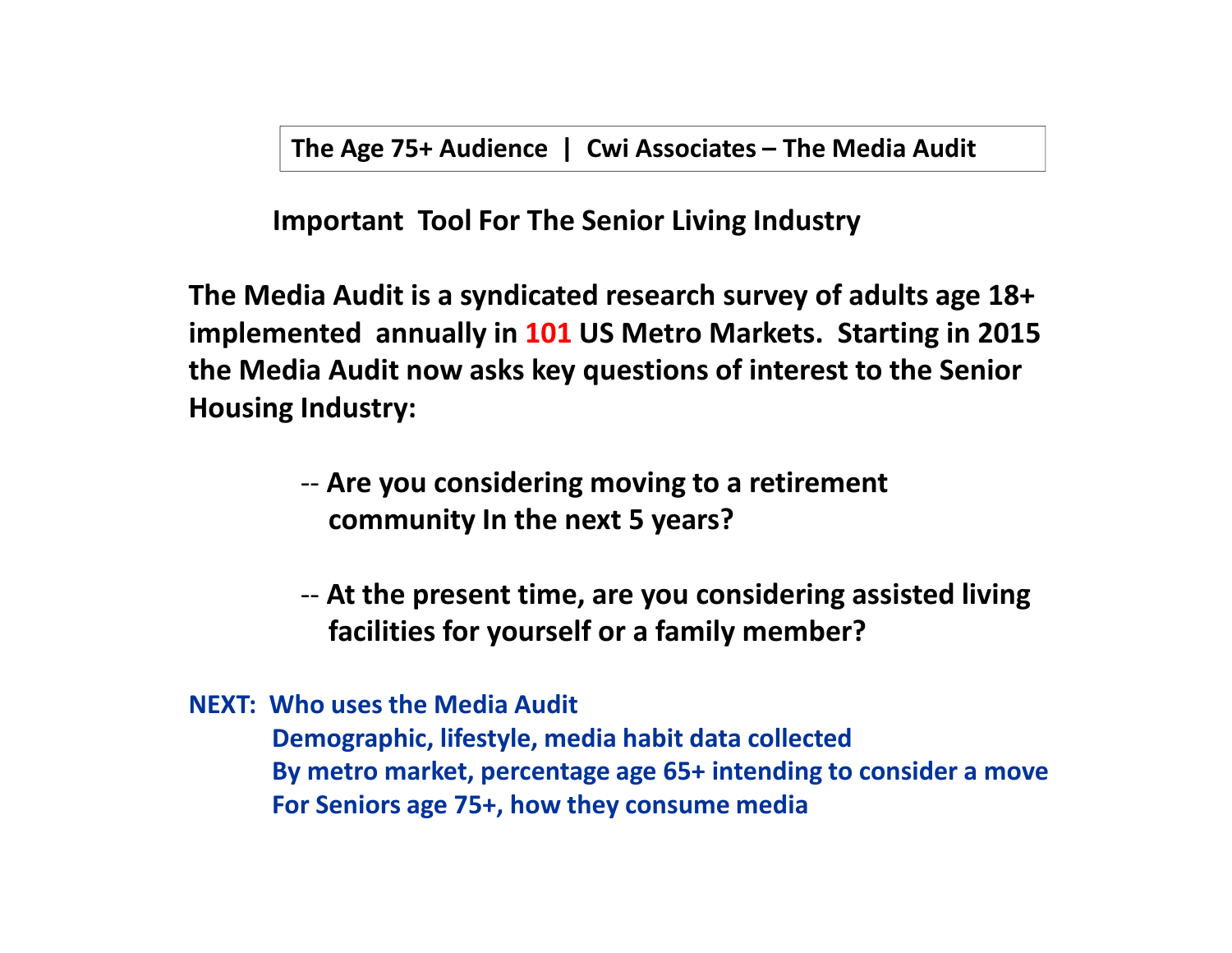**Total Subscribers Using the Media Audit** 

**Over 700 media subscribersOver 3200 ad agency subscribers**

**Data can be used to estimate demand and to "profile" targets defined by any question in the survey including intent to move versus not intending to move. "Targets" can include mixed variables such as AGE and INCOME together.** 

**The 32 page questionnaire identifies:**

- **-- How they use all local media and print along with key national print and media. Cable, direct mail, exposure to outdoor, and other factors assessed.**
- **-- Wealth, shopping behaviors, leisure and recreation, and brand preference for automotive, eating out, and other consumer behaviors reviewed.**
- **-- Hospitals used recently and medical specialists used**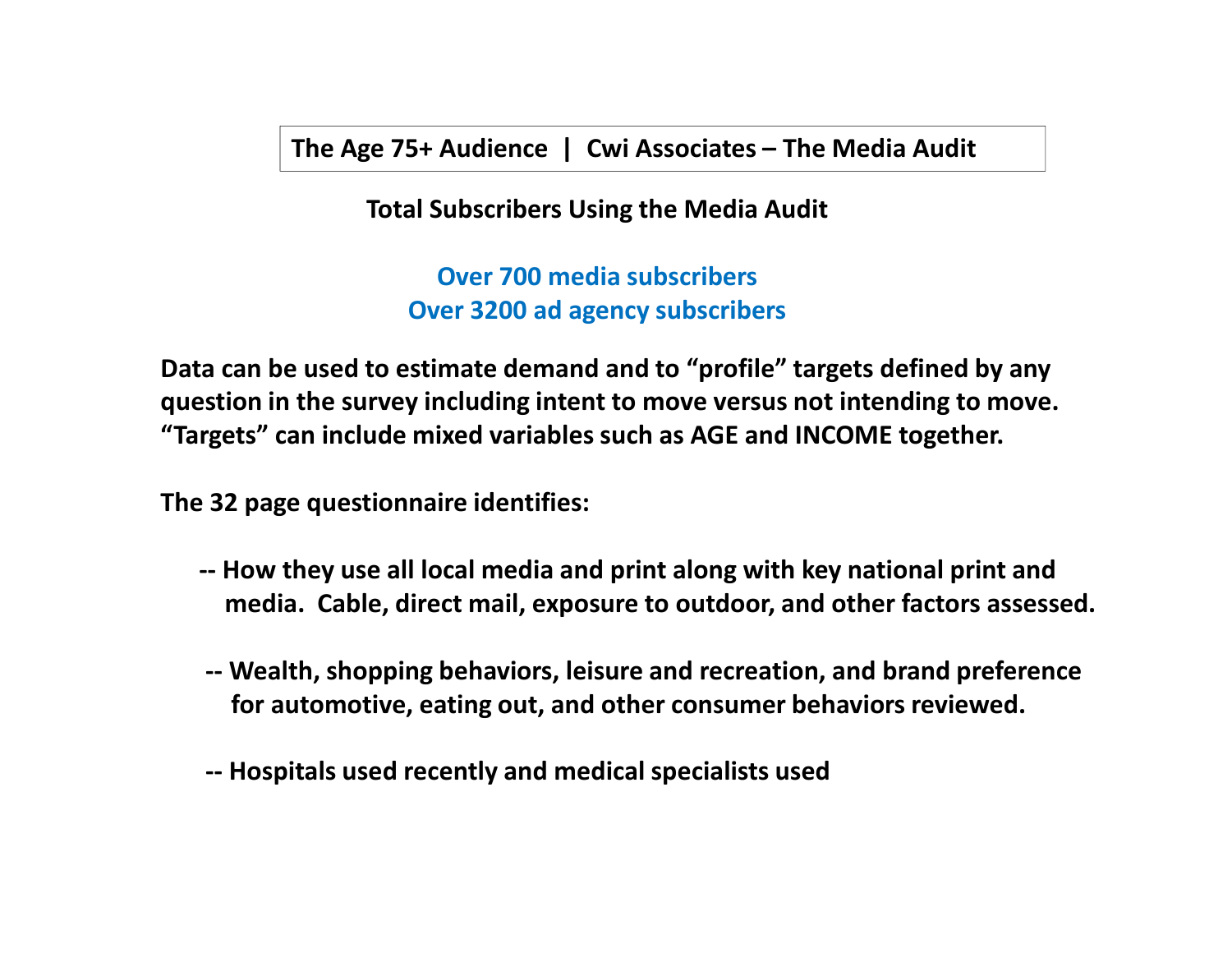**Sample used for this presentation**

**-- For this media review results are shown for 23,392 adults age 75+ randomly selected within 83 metro areas with the sample then balanced to reflect the population weight of each market area**

**Data can be used to:**

- **-- precisely target best media buys by station, program format, and time of day assuring greatest reach with impact.**
- **-- estimate changes in demand pre and post advertising for each market**

**-- improve partnership and event marketing and list purchase** 

.NEXT: Intent to move percentages for selected markets for those age 65+How seniors age 75+ consume media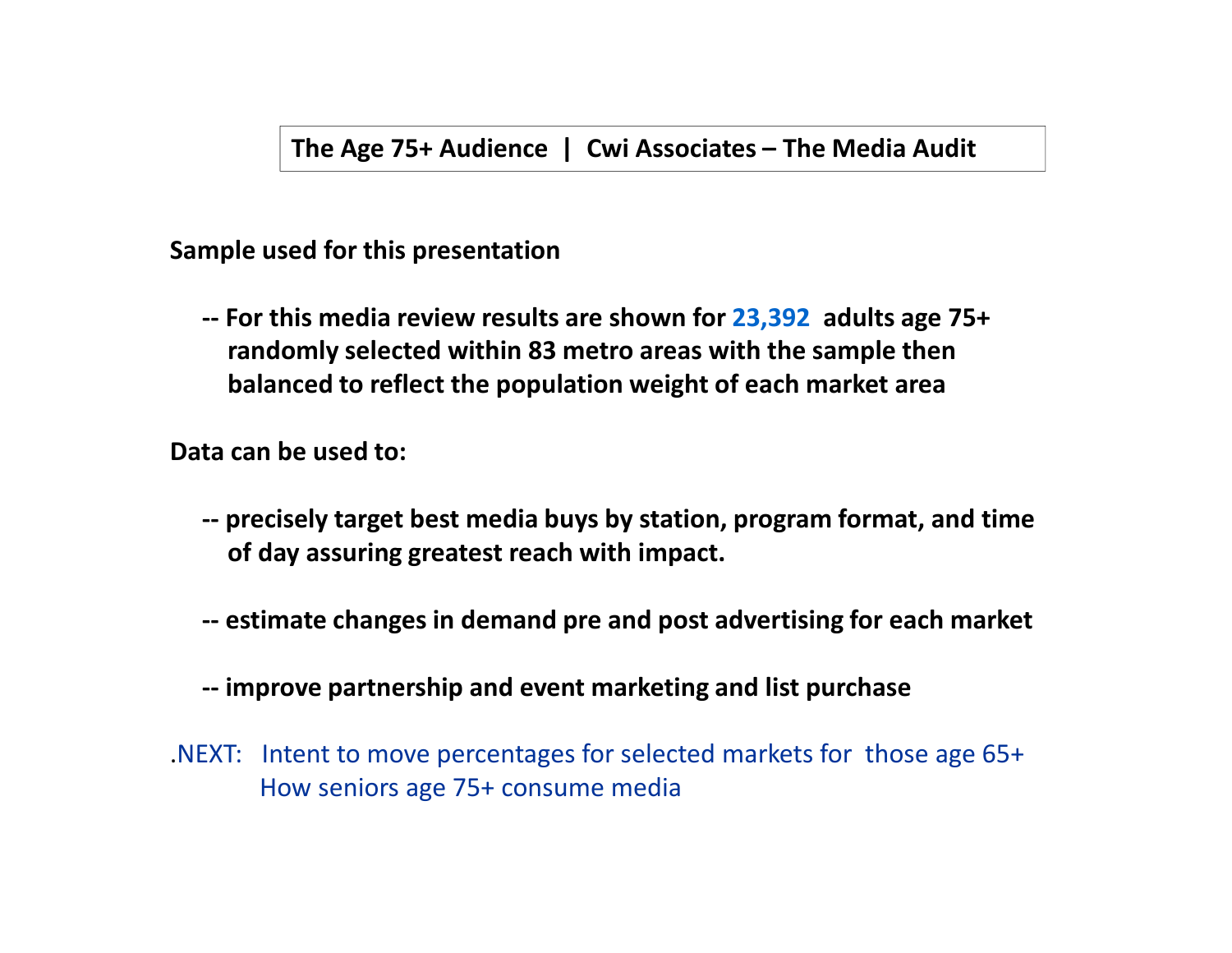#### **The Bigger Picture / On Going Media Audit Syndicated Research**

- -- 1,200 interviews per market by phone with adults age 18+ with one or two survey waves per metro market each year.
- -- The "senior" interview count is proportionate to their share of the adult population
- -- The "seniors" segment in the future can be "rolled up" so that each metro has "senior" data from more than one research wave thus producing for each market a larger relevant sample.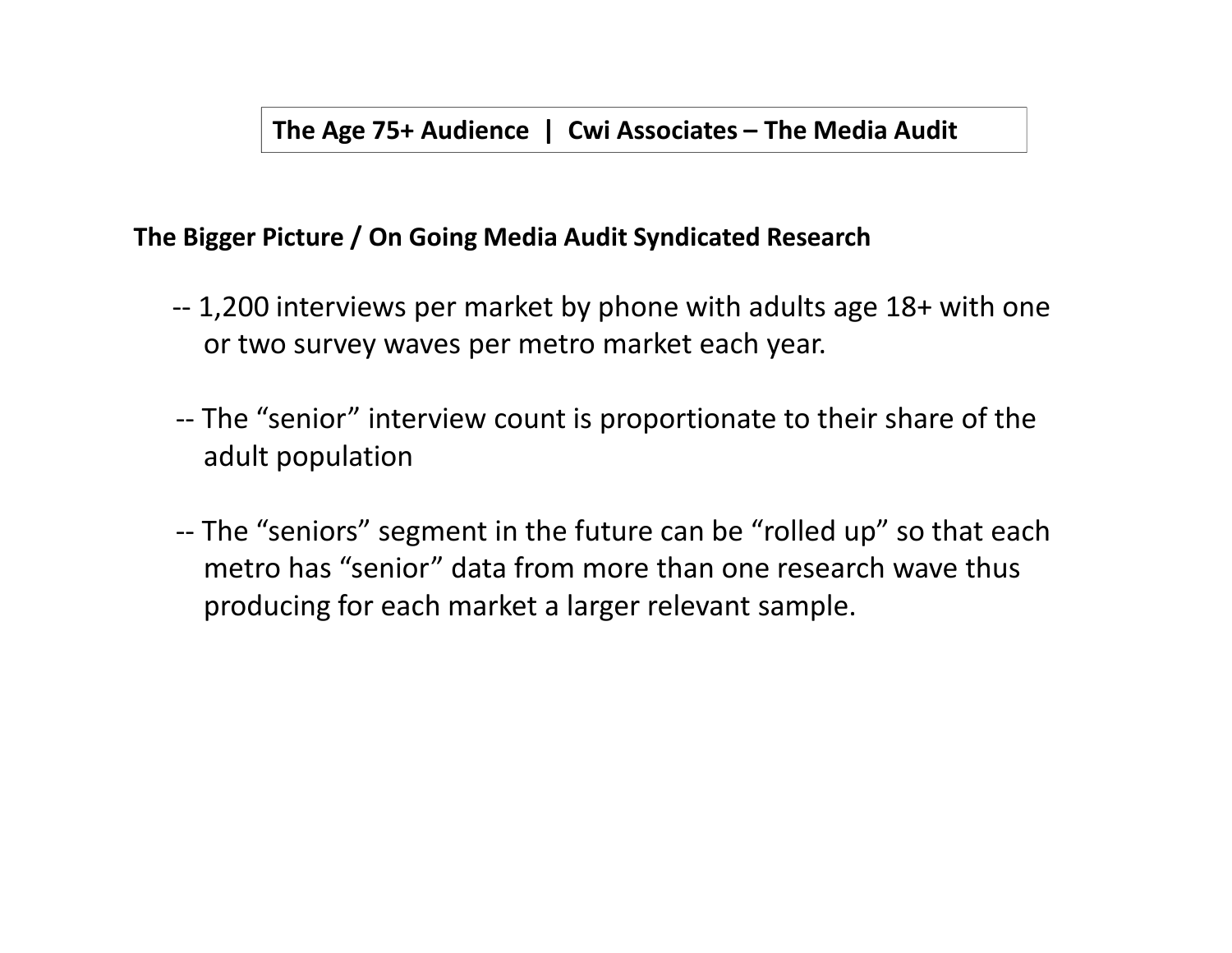Below we present example data for age 65 + from currently available markets. Data for age 75 plus is also available.

|                               |                  |                | % of Age | Age 65+ 5 YR         |
|-------------------------------|------------------|----------------|----------|----------------------|
| <b>Market</b>                 | <b>State</b>     | <b>Age 65+</b> | $65+$    | <b>Consider Move</b> |
|                               |                  |                |          |                      |
| <b>Austin</b>                 | Texas            | 176,511        | 7.70%    | 13,593               |
| <b>Birmingham</b>             | Alabama          | 148,924        | 2.94%    | 4,382                |
|                               |                  | 1,179,99       |          |                      |
| <b>Chicago</b>                | <b>Illinois</b>  | 6              | 7.97%    | 94,063               |
| <b>Cincinnati</b>             | Ohio             | 284,118        | 9.85%    | 27,992               |
| <b>Colorado Springs</b>       | Colorado         | 74,194         | 6.13%    | 4,550                |
| <b>Ft. Myers</b>              | Florida          | 251,857        | 8.18%    | 20,602               |
| <b>Harrisburg</b>             | Pennsylvania     | 111,281        | 10.88%   | 12,111               |
| <b>Huntsville-Decatur</b>     | Alabama          | 75,614         | 5.08%    | 3,838                |
| <b>Jacksonville</b>           | Florida          | 182,532        | 5.48%    | 10,003               |
| <b>Madison</b>                | Wisconsin        | 72,556         | 14.25%   | 10,341               |
| <b>Nashville</b>              | <b>Tennessee</b> | 190,963        | 6.26%    | 11,953               |
| <b>New Orleans</b>            | Louisiana        | 198,970        | 5.27%    | 10,490               |
|                               |                  | 2,687,16       |          |                      |
| <b>New York</b>               | New York         | 2              | 6.23%    | 167,350              |
| <b>Peoria</b>                 | <b>Illinois</b>  | 76,412         | 13.27%   | 10,141               |
| Philadelphia                  | Pennsylvania     | 754,075        | 14.84%   | 111,895              |
| Pittsburgh                    | Pennsylvania     | 422,744        | 7.33%    | 31,004               |
| <b>Portland</b>               | Oregon           | 333,799        | 7.34%    | 24,502               |
| <b>Reno</b>                   | Nevada           | 70,524         | 8.89%    | 6,269                |
| <b>Sarasota</b>               | Florida          | 215,209        | 8.57%    | 18,441               |
| <b>Southern New Hampshire</b> | New Hampshire    | 161,503        | 11.27%   | 18,203               |
| <b>Topeka</b>                 | Kansas           | 36,828         | 12.46%   | 4,587                |
| <b>Toledo</b>                 | Ohio             | 87,432         | 9.52%    | 8,327                |

## **Age 65+ Intent To Consider A Move To A Retirement Community**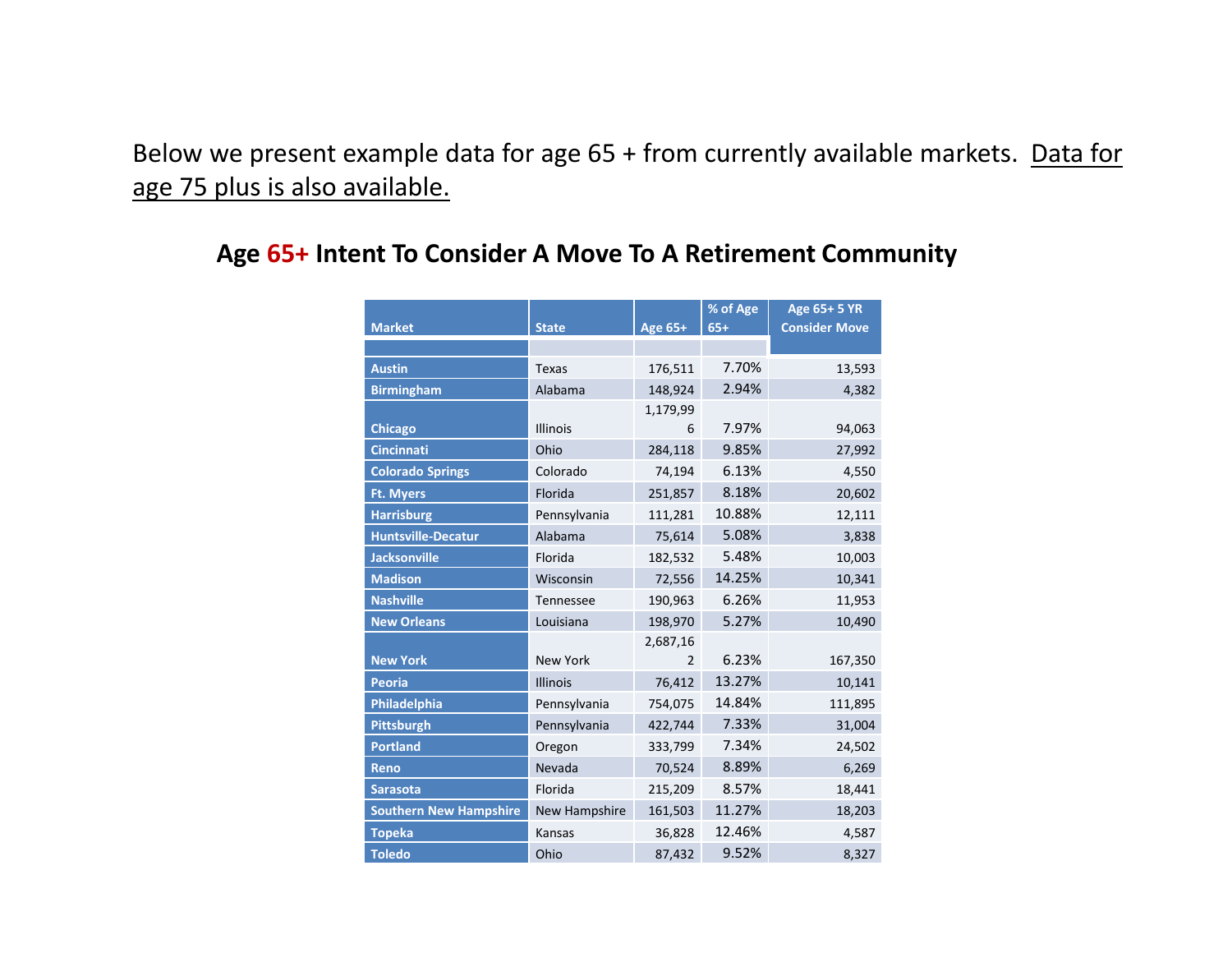## EXPOSURE TO RADIO

#### **54.8% Did NOT listen To Radio During The Week**

| <b>Percent</b><br><b>Listening</b> |
|------------------------------------|
| 27.1                               |
| 27                                 |
| 19.1                               |
| 10.9                               |
| 5.1                                |
|                                    |

The same person can be listening in more than one time frame so these percentages do not add to 100. Bear that in mind as we look at other stats such as the radio format they prefer. And when preferred radio format and time frame are taken together the data suggest these folks are easy to target as a group.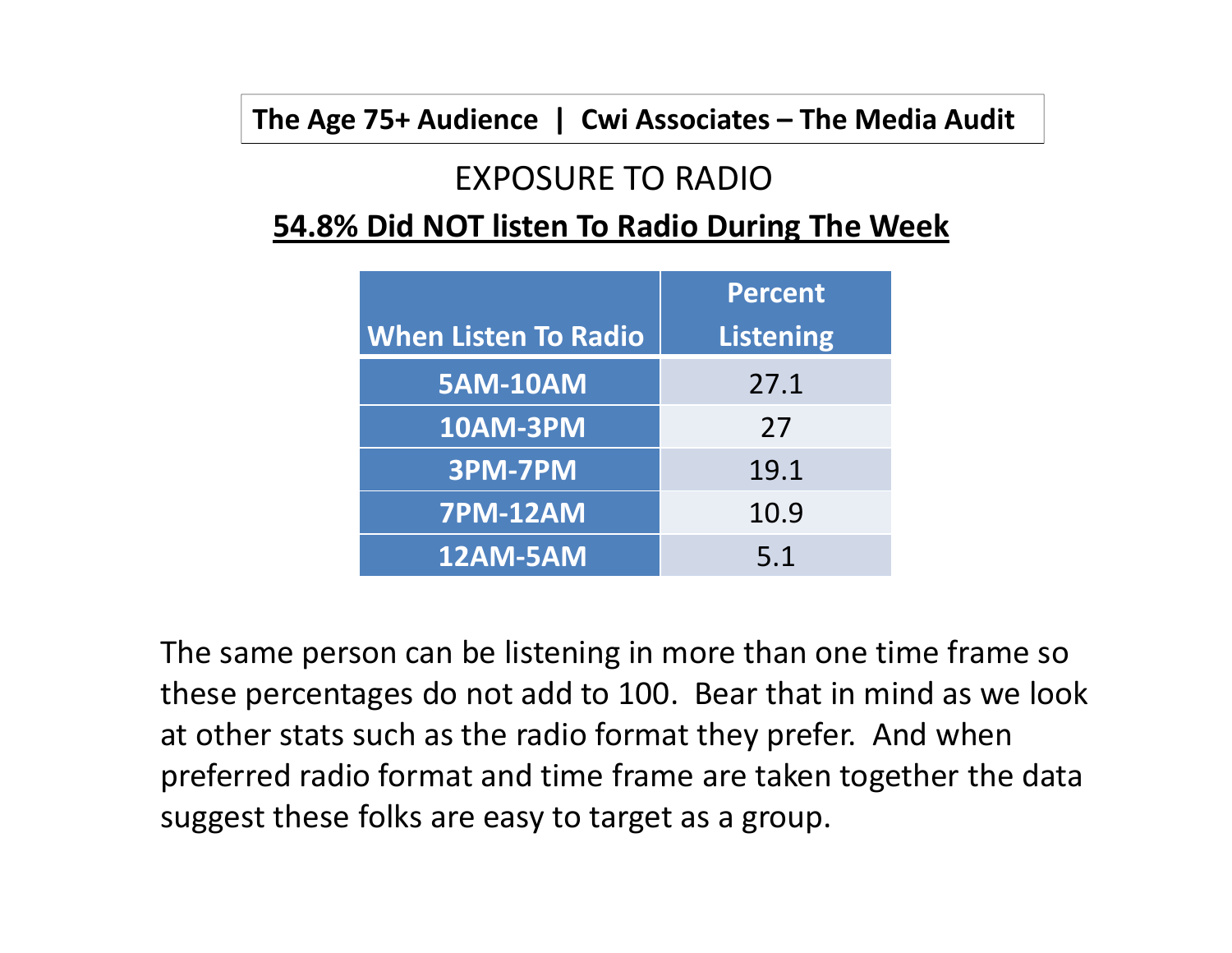## **Radio Format They Prefer**

#### **Formats with 5% or more listening**

### **News, Talk and Public Radio reach 65.5% of adults age 75+.**

News\*\*Net is the net audience of all of the different News formats…same with Talk. News/Talk is a slightly different format. Some stations are just News, some are just talk shows. News/Talk refers to those stations that classify themselves that way. Example…a news station that also carries shows such as Rush Limbaugh.

| Format                 | <b>Percent</b> |
|------------------------|----------------|
| NEWS**NET              | 26             |
| TALK**NET              | 25.8           |
| <b>NEWS TALK</b>       | 17             |
| <b>PUBLIC RADIO</b>    | 13.7           |
| <b>TALK</b>            | 8.3            |
| <b>NEWS</b>            | 8.1            |
| SPORTS**NET            | 8              |
| <b>SPORTS NOT ESPN</b> | 5.9            |
| <b>CLASSICAL</b>       | 5.5            |
|                        |                |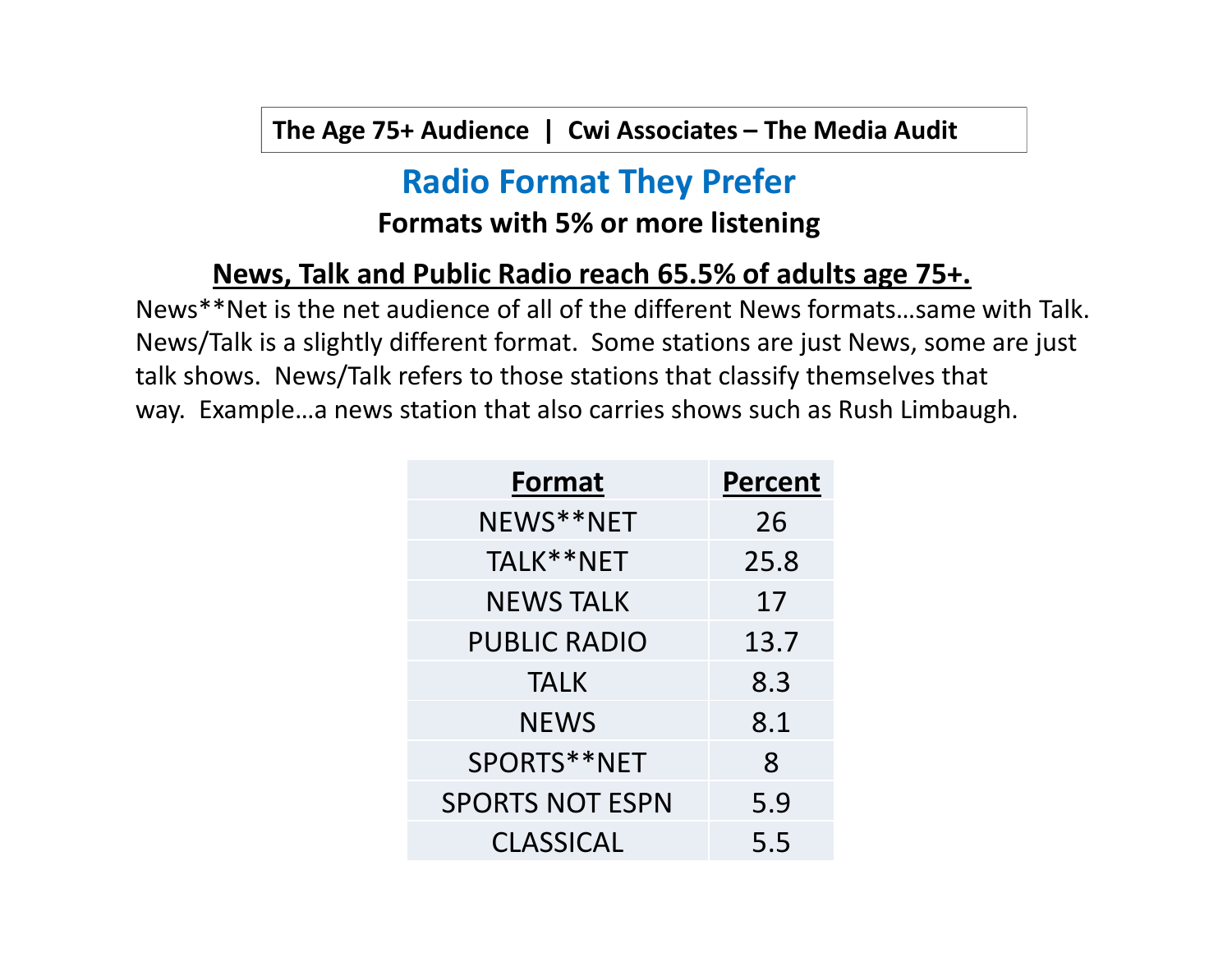| <b>Newspaper</b>       | <b>Percent</b> |
|------------------------|----------------|
| DAILY N-PAPER*Week DAY | 57.8           |
| DAILY N-PAPER*SUNDAY   | 61.3           |
| DAILY N-PAPER*WD/SUN   | 64.7           |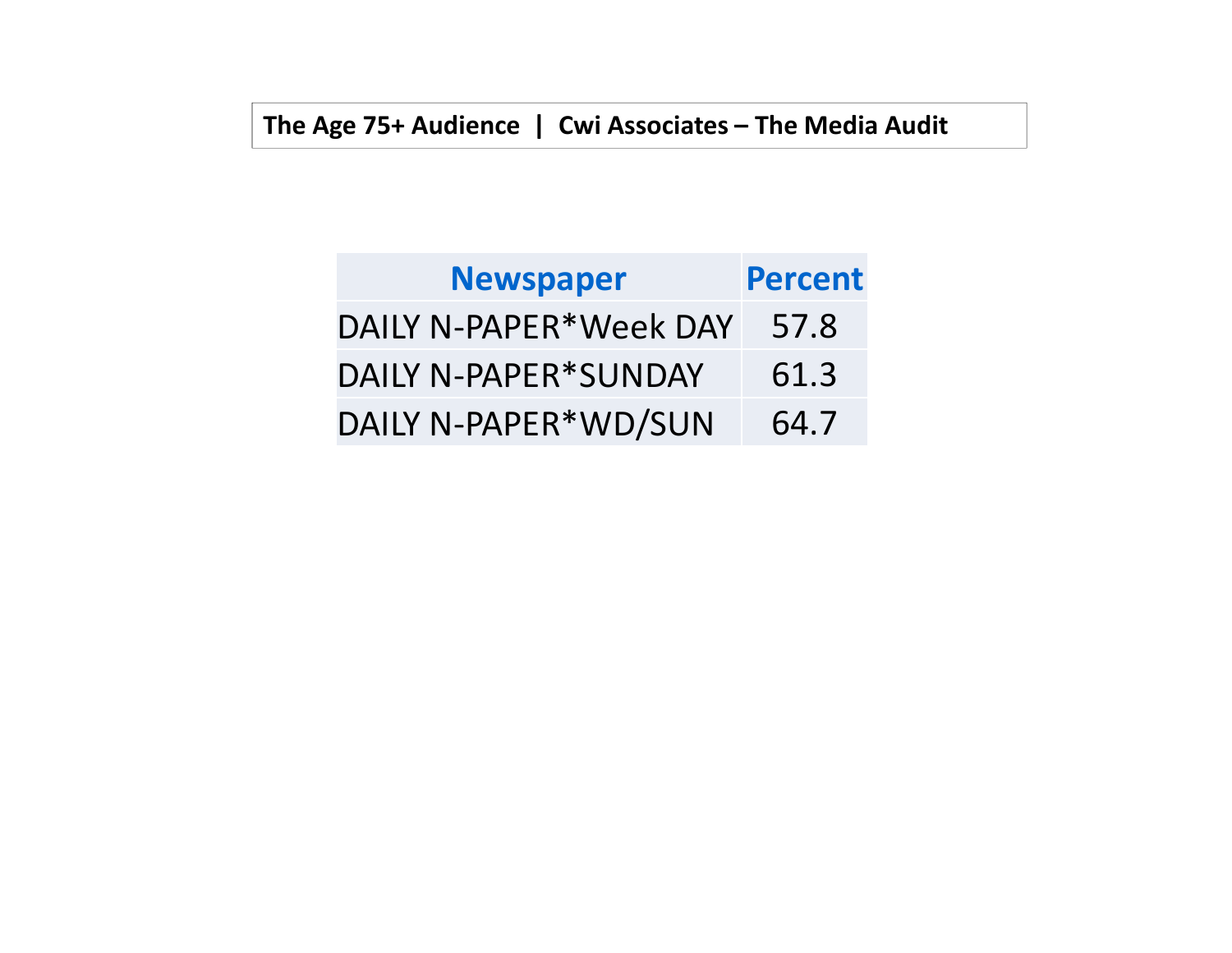# **When Viewing TV**

8.5% No TV Exposure Average Day

| When Viewing TV                      | Percent |
|--------------------------------------|---------|
| BETWEEN 5 00 AM AND 7 00 AM          | 22.7    |
| BETWEEN 7 00 AM AND 9 00 AM          | 36      |
| BETWEEN 9 00 AM AND 4 00 PM          | 48.1    |
| BETWEEN 4 00 PM AND 5 00 PM          | 45.2    |
| BETWEEN 5 00 PM AND 6 00 PM          | 56.6    |
| BETWEEN 6 00 PM AND 7 00 PM          | 64.6    |
| BETWEEN 7 00 PM AND 7 30 PM          | 66.5    |
| BETWEEN 7 30 PM AND 8 00 PM          | 66.3    |
| BETWEEN 8 00 PM AND 10 00 PM         | 55.4    |
| <b>BETWEEN 10 00 PM AND 11 00 PM</b> | 28.7    |
| BETWEEN 8 00 PM AND 11 00 PM         | 67.3    |
| <b>BETWEEN 11 00 PM AND 11 30 PM</b> | 31.3    |
| BETWEEN 11 30 PM AND 1 00 AM         | 16.4    |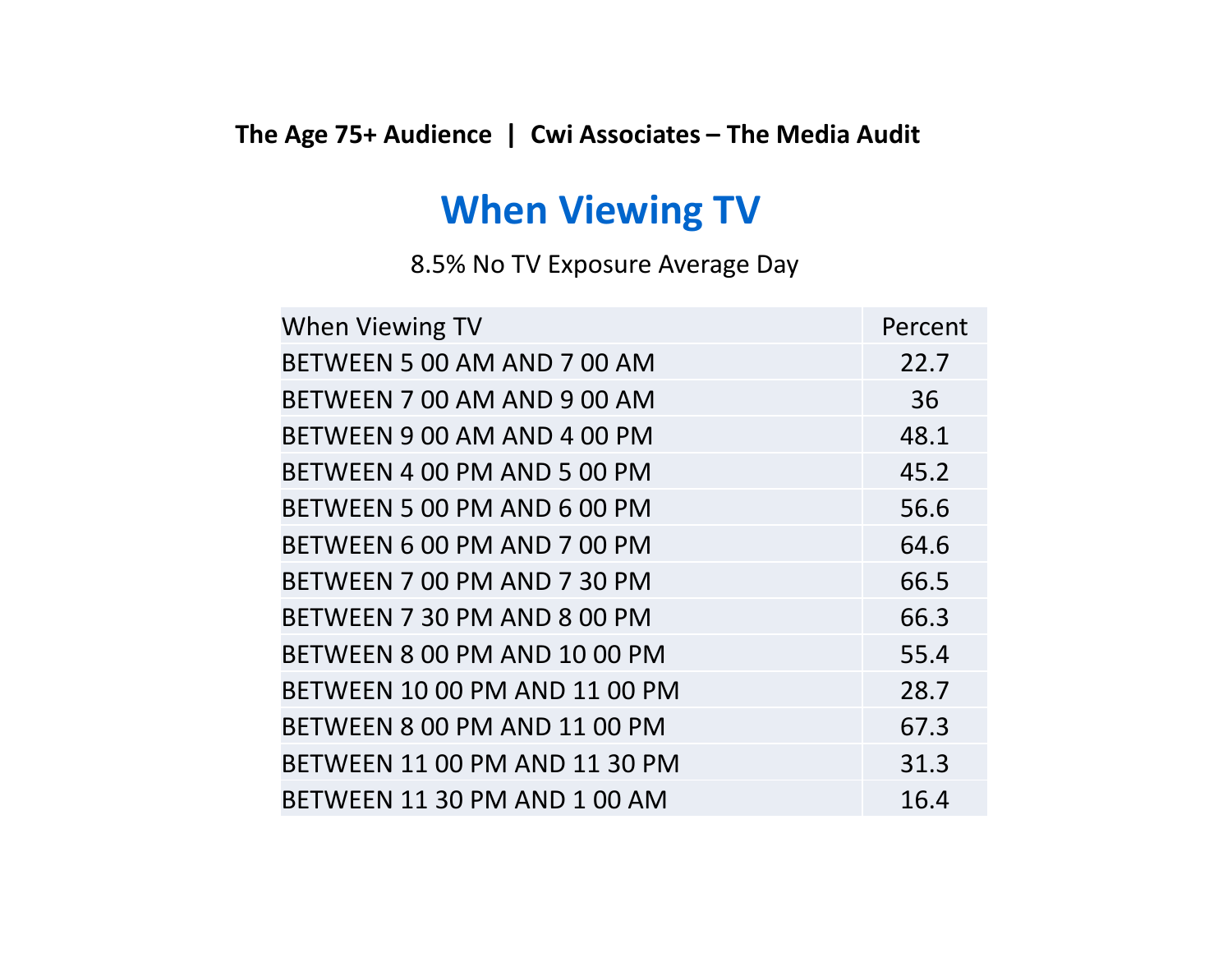For each local metro media the data can tell you "reach by media outlet" – the extent to which EACH of your local media options reaches each relevant age group. It will also tell you this by day part and program type.

For example, let's look at Seniors 75+ and their preference among news outlets and cable networks.

| <b>HAVE CABLE AND/OR SATELLITE</b> | 79.2 |
|------------------------------------|------|
| DO NOT HAVE CABLE OR SATELLITE     | 20.8 |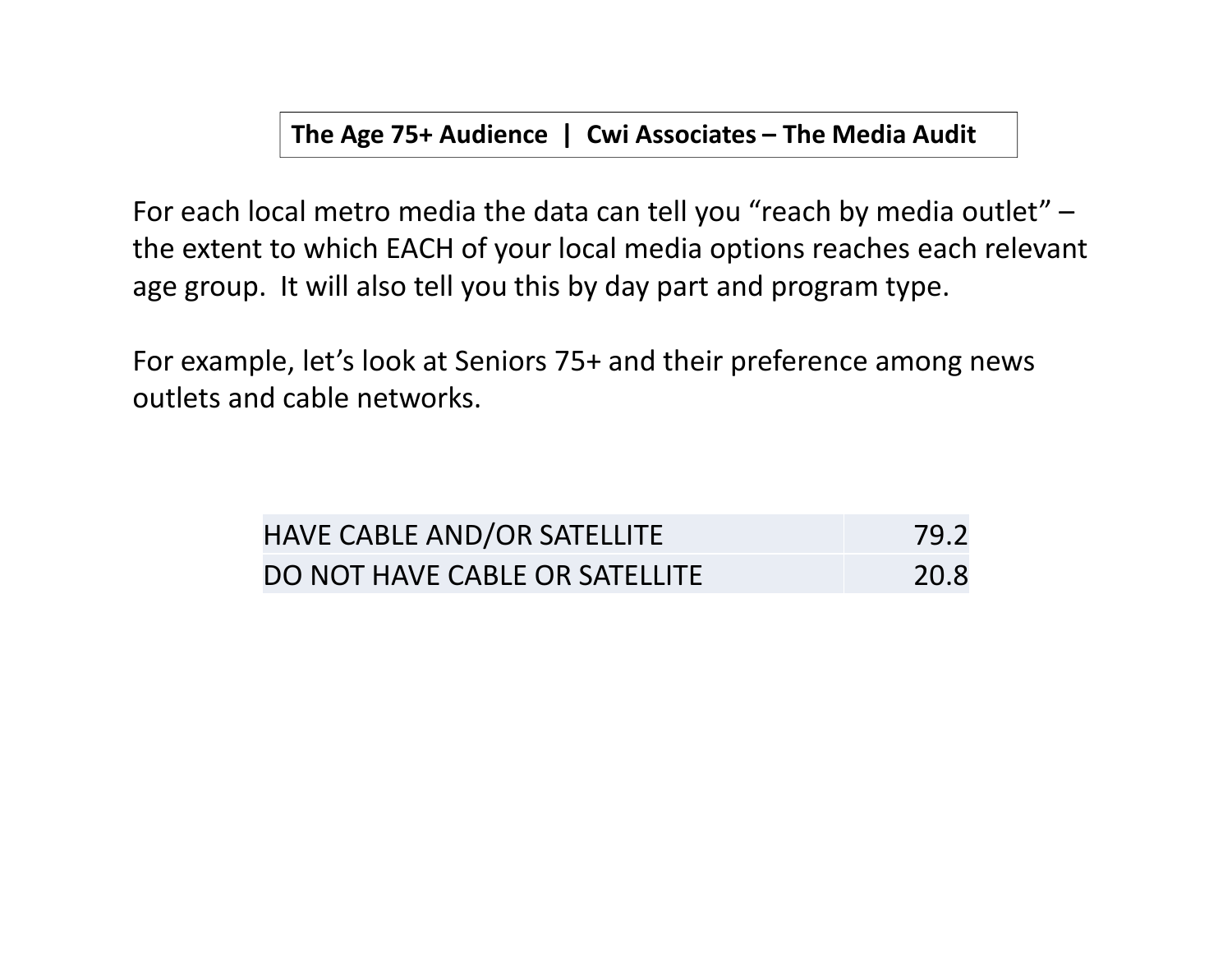# **View The News | When**

#### **"Fox" refers to local Fox network news and NOT FOX NEWS cable**

| MORN NEWS*NBC           | 13.6 |
|-------------------------|------|
| MORN NEWS*ABC           | 14.2 |
| MORN NEWS*CBS           | 13.5 |
| <b>MORN NEWS*FOX</b>    | 8.8  |
| MORN NEWS*CW            | 1.8  |
| <b>EARLY NEWS*NBC</b>   | 33.1 |
| <b>EARLY NEWS*ABC</b>   | 35.3 |
| <b>EARLY NEWS*CBS</b>   | 33.2 |
| <b>EARLY NEWS*FOX</b>   | 19.2 |
| <b>EARLY NEWS*CW</b>    | 4    |
| <b>EARLY NEWS*MY TV</b> | 2.1  |
| <b>EARLY NEWS*TEL</b>   | 0.9  |
| <b>EARLY NEWS*UNI</b>   | 1.4  |
| <b>PRIME NEWS*FOX</b>   | 17.8 |
| PRIME NEWS*CW           | 3.8  |
| PRIME NEWS*MY TV        | 1.9  |
| LATE NEWS*NBC           | 17.4 |
| LATE NEWS*ABC           | 17.6 |
| LATE NEWS*CBS           | 17.7 |
| LATE NEWS*FOX           | 9.6  |
|                         |      |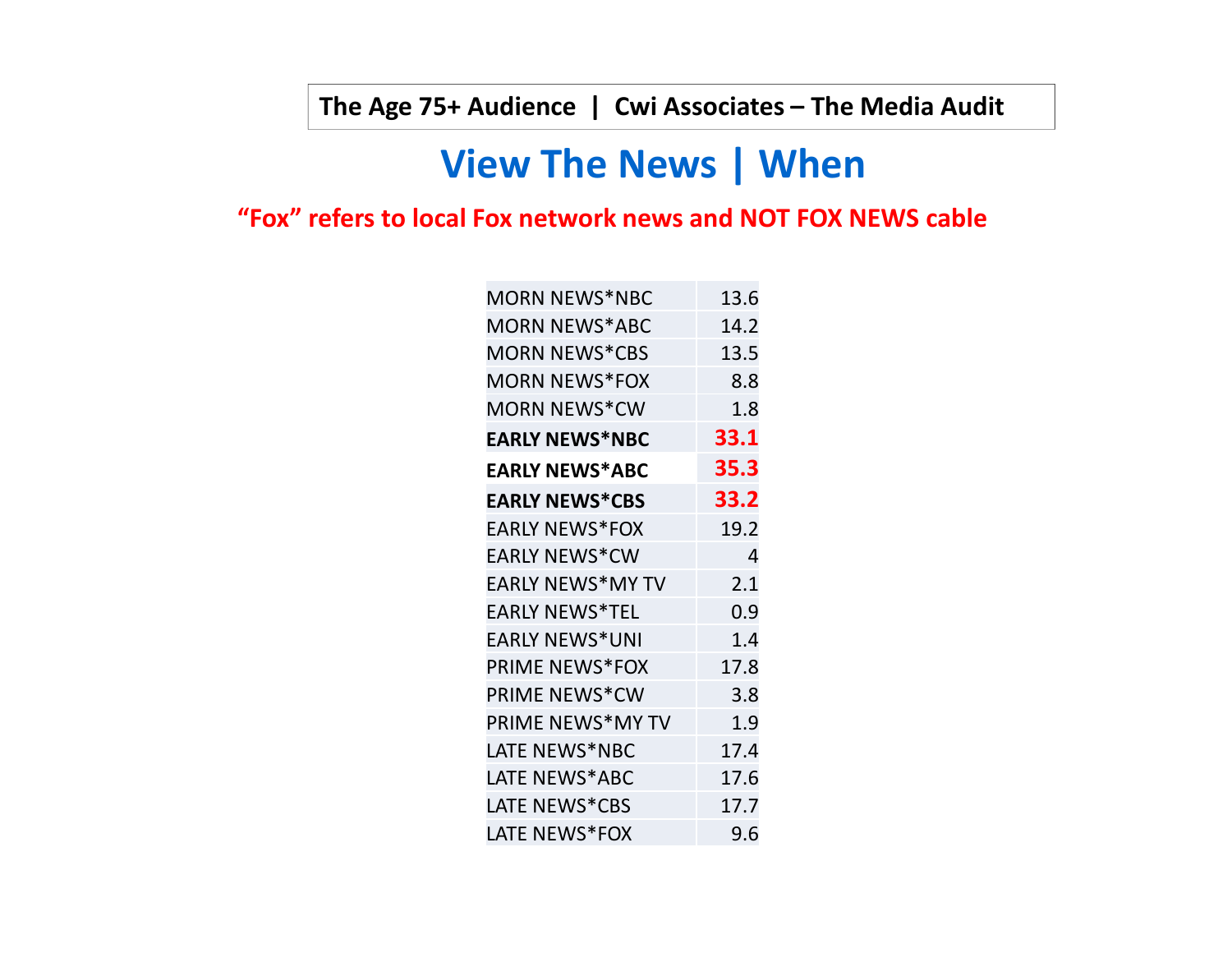### **Cable Channels They Prefer**

| Cable Network         | Percent Watch      |
|-----------------------|--------------------|
|                       | <b>During Week</b> |
| <b>FOX NEWS CH.</b>   | 45.4               |
| THE WEATHER CH        | 42.3               |
| <b>CNN</b>            | 36.4               |
| DISCOVERY CH.         | 32                 |
| <b>ESPN</b>           | 30.8               |
| <b>MSNBC</b>          | 27.4               |
| TNT                   | 26.2               |
| <b>FOX SPORTS NET</b> | 22.4               |
| <b>ESPN 2</b>         | 21                 |
| <b>USA NETWORK</b>    | 19.1               |
| <b>LIFETIME</b>       | 18.5               |
| <b>CNBC</b>           | 17.3               |
| <b>HEADLINE NEWS</b>  | 17.3               |
| <b>A&amp;E</b>        | 15.5               |
| <b>ABC FAMILY</b>     | 15.2               |
| <b>DISNEY CHANNEL</b> | 7.8                |
| <b>COMEDY CENTRAL</b> | 7.1                |
| <b>BET</b>            | 5.2                |
| <b>MTV</b>            | 5                  |
| <b>SPIKE TV</b>       | 4.5                |
| NICKELODEON           | 2.9                |
| <b>DISNEY XD</b>      | 2.8                |
| $VH-1$                | 1.9                |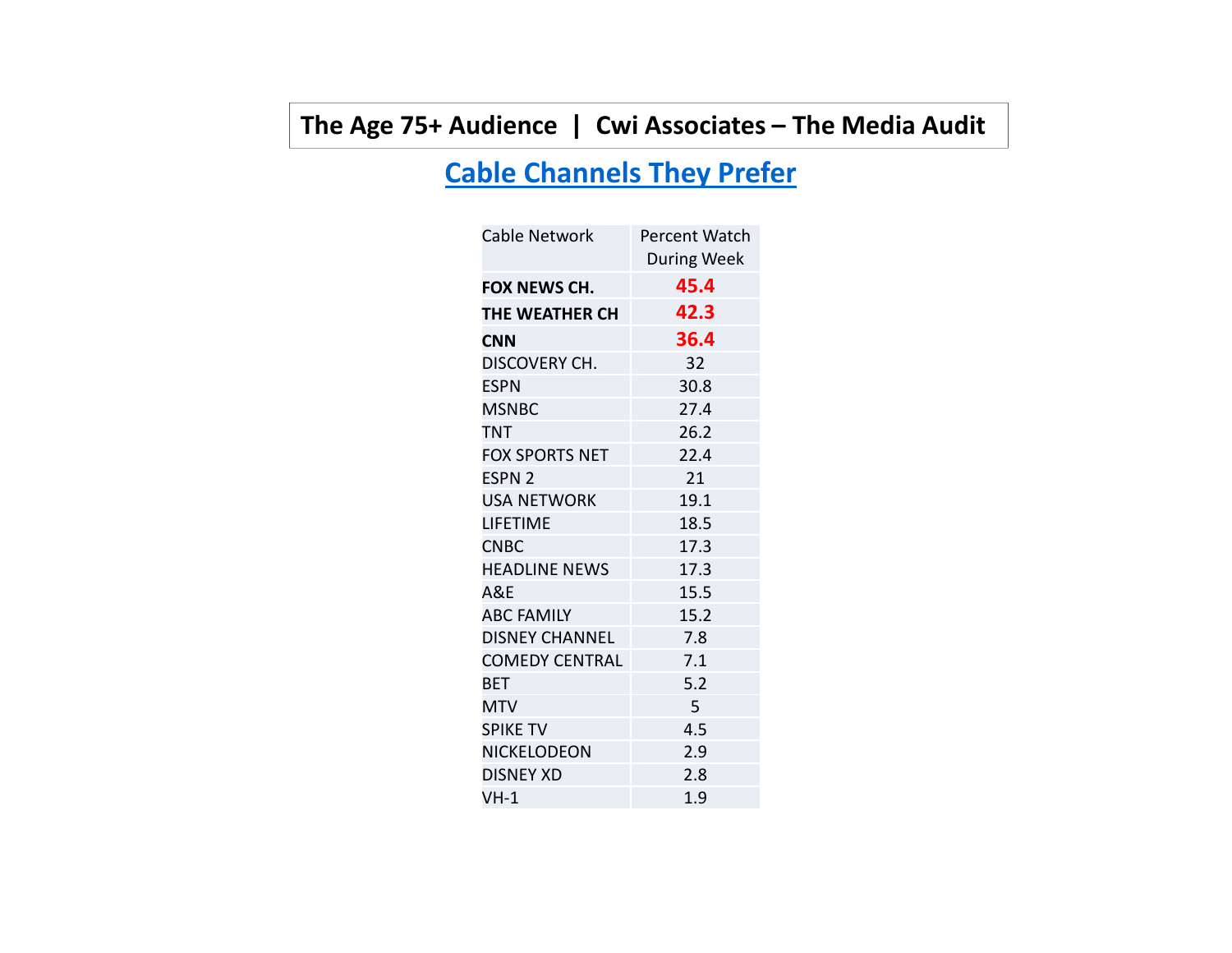| The Age 75+ Audience   Cwi Associates – The Media Audit |         |  |
|---------------------------------------------------------|---------|--|
|                                                         |         |  |
| <b>TELEVISION EXPOSURE Average Day:</b>                 | Percent |  |
| <b>HEAVY 300 MINUTES +</b>                              | 32.5    |  |
| <b>MEDIUM 180-299 MIN.</b>                              | 37.1    |  |
| <b>LIGHT 1-179 MIN.</b>                                 | 21.9    |  |
| NONE 0 MIN.                                             | 8.5     |  |
|                                                         |         |  |
| <b>RADIO EXPOSURE Average Day</b>                       | Percent |  |
| <b>HEAVY 180 MINUTES +</b>                              | 13.6    |  |
| MEDIUM 60-179 MIN.                                      | 21.1    |  |
| <b>LIGHT 1-59 MIN.</b>                                  | 10.4    |  |
| NONE 0 MIN.                                             | 54.8    |  |
|                                                         |         |  |

| <b>NEWSPAPER EXPOSURE Average Day</b> | Percent |
|---------------------------------------|---------|
| <b>HEAVY 60 MINUTES +</b>             | 36.6    |
| MEDIUM 30-59 MIN.                     | 22.3    |
| LIGHT 1-29 MIN.                       | 7.7     |
| NONE 0 MIN.                           | 33.3    |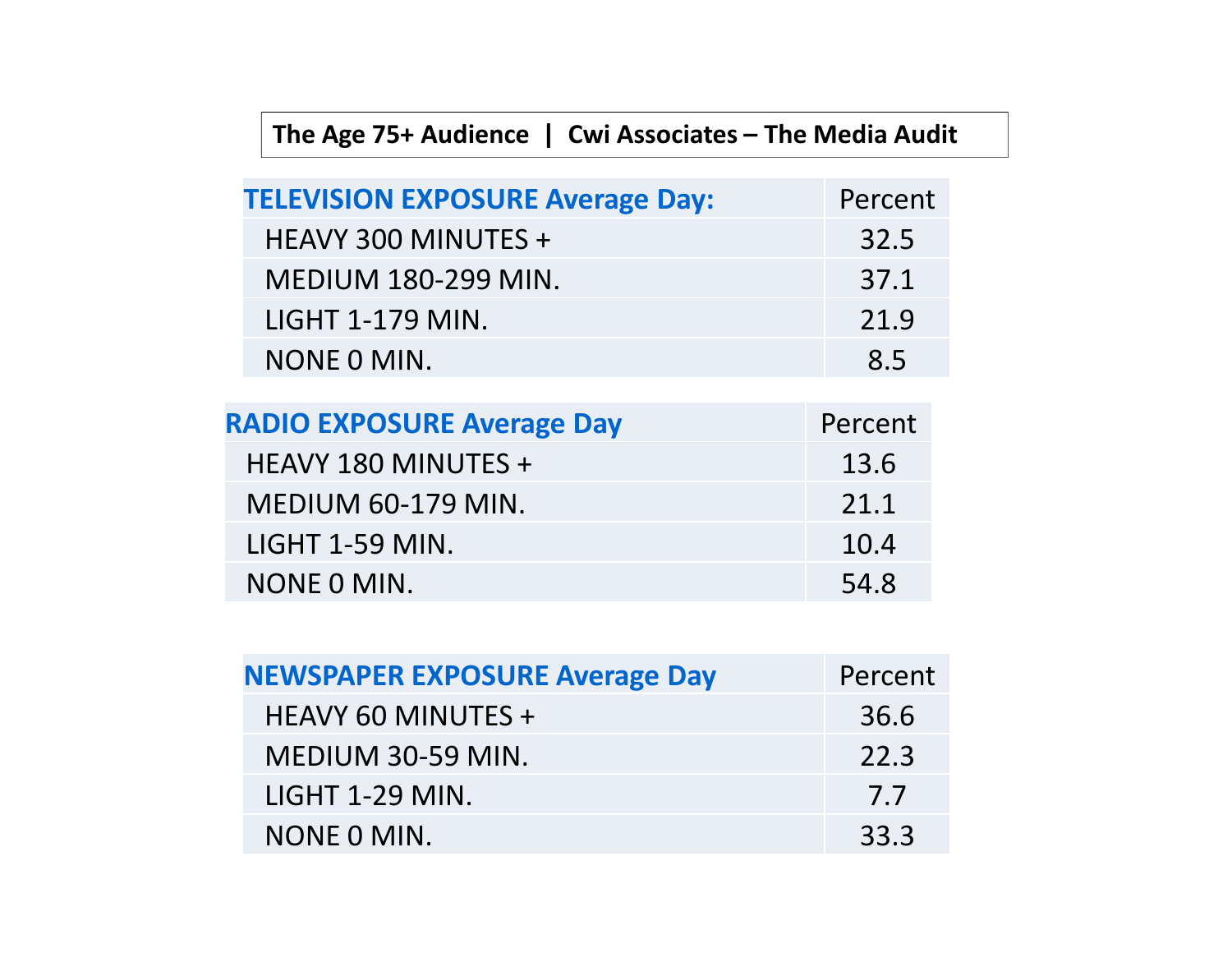### **Direct Mail**

#### **25.3% do not recall receiving direct mail in the past week.(Recall this is ALL age 75+ and not age by income)**

| <b>HEAVY EXPOSURE DIRECT MAIL--75%+ READ WEEKLY</b> | 21 |
|-----------------------------------------------------|----|
| MEDIUM EXPOSURE DIRECT MAIL--25-74% READ WEEKLY     | 20 |
| LIGHT EXPOSURE DIRECT MAIL--1-24% READ WEEKLY       | 34 |

## Yellow Pages

| YELLOW PAGE BOOK REGULARLY FIND NUMBERS/BUSINESSES | 15 |
|----------------------------------------------------|----|
| YELLOW PAGE BOOK REG./OCC. FIND NUMBERS/BUSINESSES | 77 |

| <b>Exposure to Outdoor Advertising / Miles Drive</b> | <b>Percent</b> |
|------------------------------------------------------|----------------|
| HEAVY EXPOSURE OUTDOOR--200+ MILES AVG. WEEK         | 14.9           |
| MEDIUM EXPOSURE OUTDOOR--100-199 MILES AVG. WEEK     | 27.8           |
| LIGHT EXPOSURE OUTDOOR--1-99 MILES AVG. WEEK         | 50.6           |
| <b>NONE EXPOSURE OUTDOOR--0 MILES AVG. WEEK</b>      | 6.7            |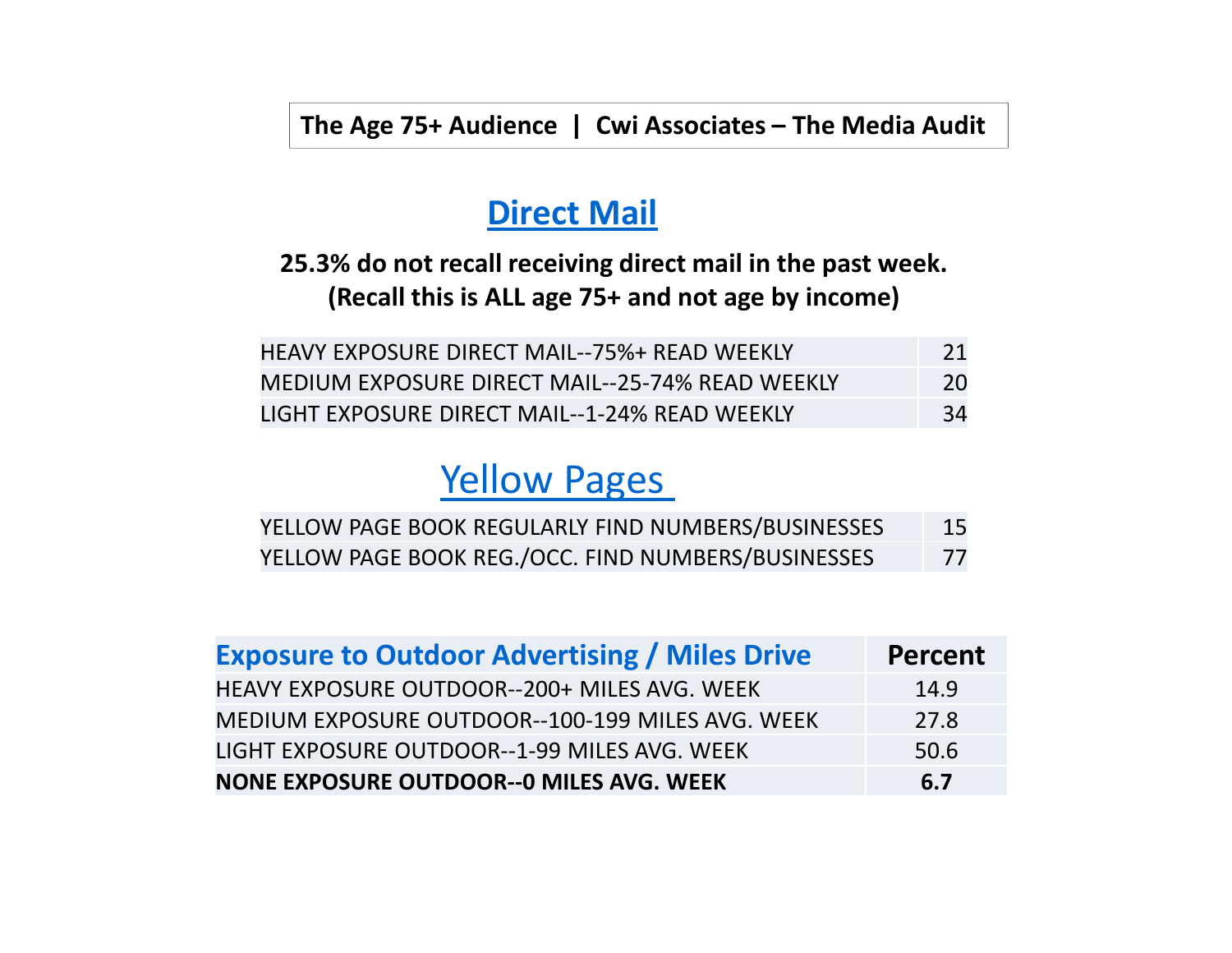## **MOST are NOT exposed to the internet**

| <b>Daily Internet Use</b>                             | Percent      |
|-------------------------------------------------------|--------------|
| <b>HEAVY EXPOSURE INTERNET--180+ MINUTES TYP. DAY</b> | $\mathsf{h}$ |
| MEDIUM EXPOSURE INTERNET--60-179 MINUTES TYP. DAY     | 19           |
| LIGHT EXPOSURE INTERNET--1-59 MINUTES TYP. DAY        | 16.5         |
| <b>NONE EXPOSURE INTERNET--0 MINUTES TYP. DAY</b>     | 58.5         |

| NOW OWN--E-READER   | 12.9 |
|---------------------|------|
| NOW OWN--SMARTPHONE | 7.2  |
| NOW OWN--TABLET     | 6.7  |

Now let's look at the web sites that seniors as a group visit at least once per month. Be careful in drawing digital ad buying / content design conclusions for this basic table. Results no doubt vary somewhat by market and age 75+ target. And for "children of" the overall age 75+ target the results are no doubt different.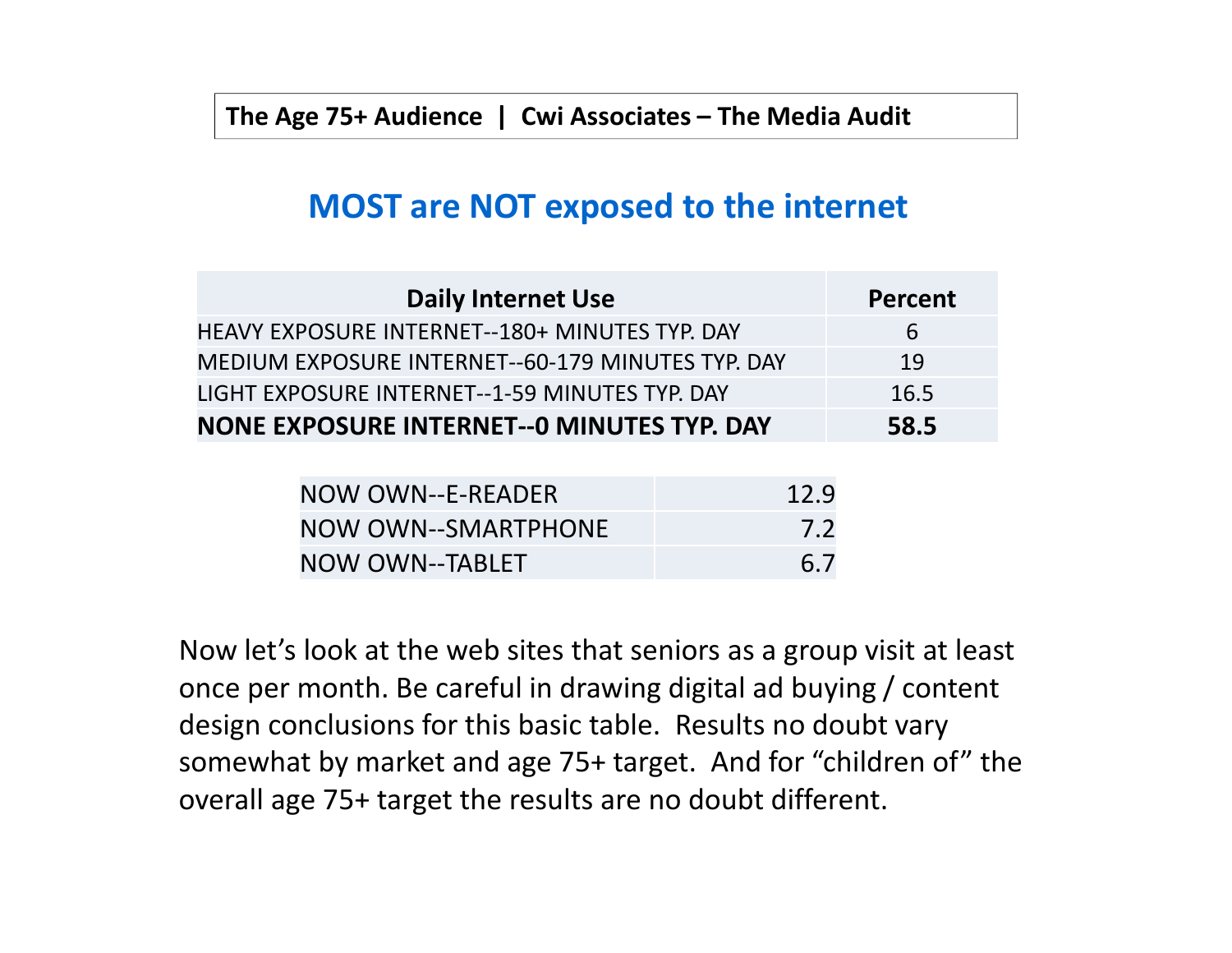### **Web Sites Visited**

#### **"Major Dailies" = local newspaper web site**

| <b>Web Site: Visited Past</b> |         |
|-------------------------------|---------|
| Month $>$ 3%                  | Percent |
| <b>GOOGLE</b>                 | 30.3    |
| YAHOO                         | 19.4    |
| <b>FACEBOOK</b>               | 14.9    |
| <b>MAJOR DAILIES.COM</b>      | 11.7    |
| <b>YOUTUBE</b>                | 10.3    |
| <b>MSN</b>                    | 6.6     |
| <b>NBC.COM</b>                | 5.8     |
| <b>PBS.ORG</b>                | 5.8     |
| ABC.COM                       | 5.5     |
| <b>CBS.COM</b>                | 5.4     |
| <b>BING</b>                   | 4.6     |
| <b>FOX.COM</b>                | 3.7     |
| <b>LINKEDIN</b>               | 3.1     |
| <b>GROUPON</b>                | 3.1     |
|                               |         |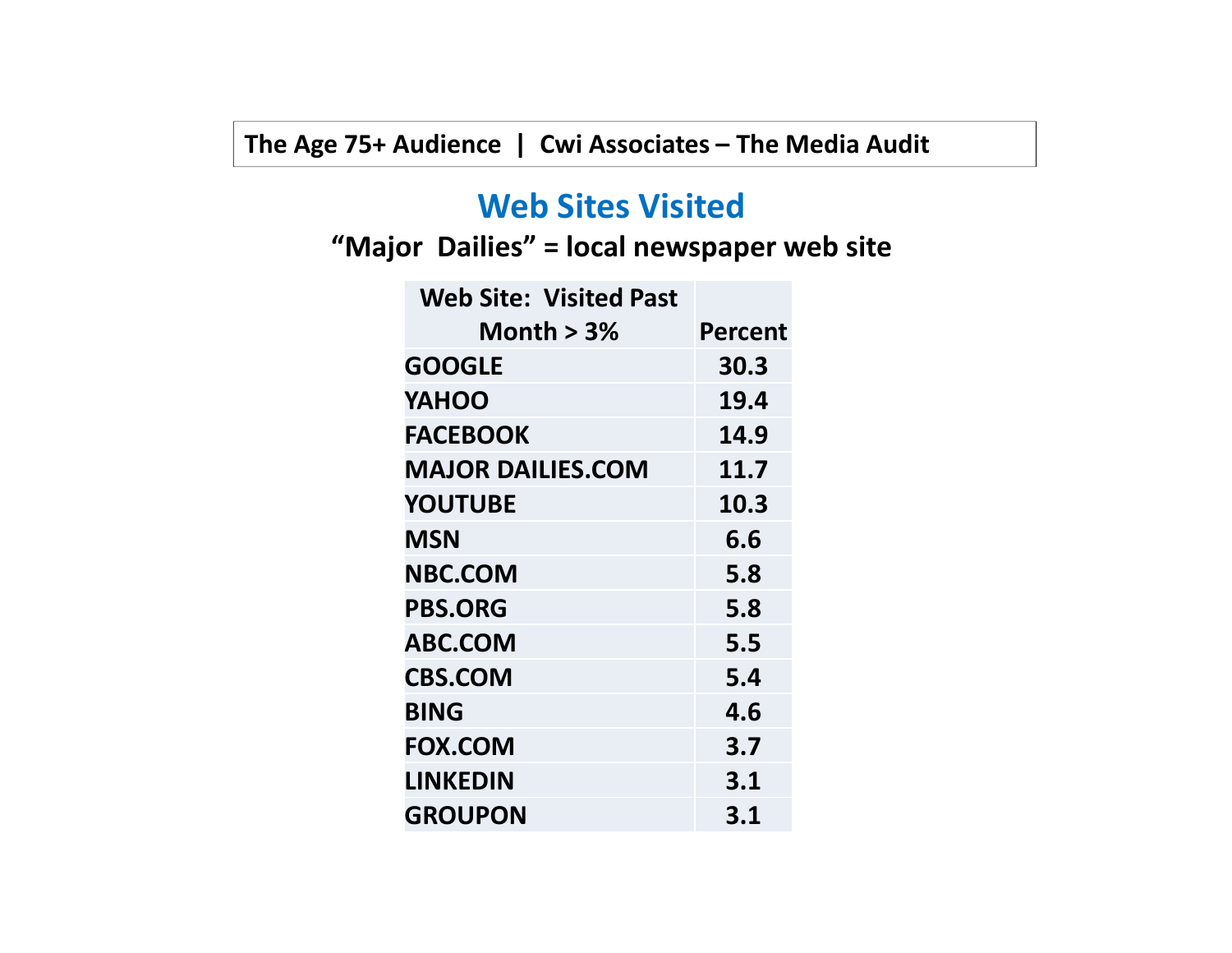#### **Fun Facts**

**12.6% are not yet retired38.7% Married 46.3% Widowed40.3% Men**

**21.8% of all adult Buick owners are age 75+ BUT"only" 9% of those age 75+ own a Buick; 17% own a Ford30% have a land line only [no cell phone]**

**For these two restaurants in the examined markets less than 1% overall of persons age 75+ ate there BUT:**

**30.1% of all adults at a Cracker Barrel in the last 4 weeks were age 75+24% of all adults at a Denny's in the last 4 weeks were age 75+**